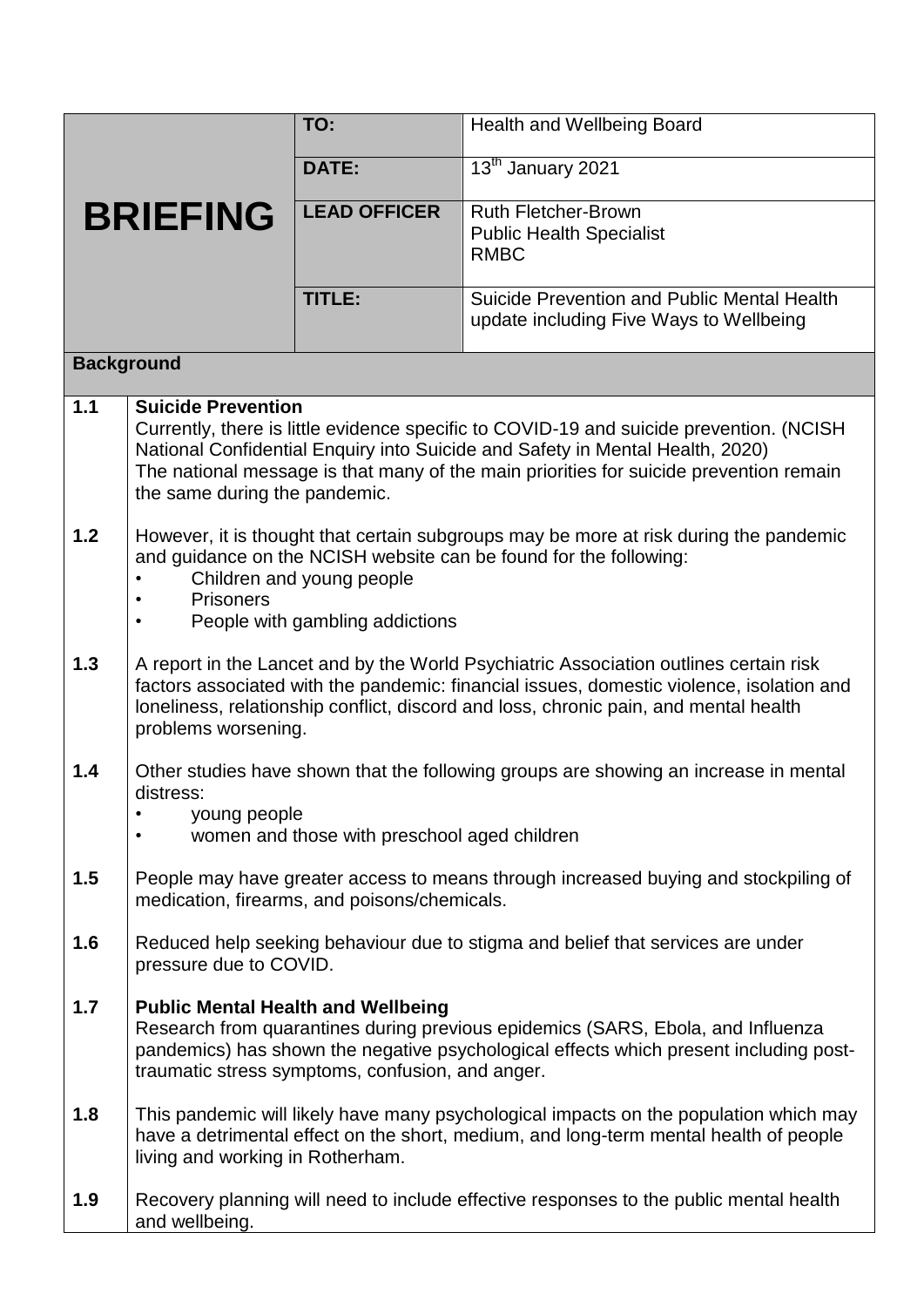| 1.10              | The Local Government Association (LGA) and the Association of Directors of Public<br>Health (ADPH) have jointly produced a briefing for Directors of Public Health on the<br>public mental health and wellbeing issues arising from the Covid-19 outbreak.                                                                                                                                                     |
|-------------------|----------------------------------------------------------------------------------------------------------------------------------------------------------------------------------------------------------------------------------------------------------------------------------------------------------------------------------------------------------------------------------------------------------------|
| 1.11              | Preventing mental health problems and promoting mental wellbeing amongst people<br>living and working in Rotherham requires a whole system approach.                                                                                                                                                                                                                                                           |
| 1.12              | The Better Mental Health for All Group already existed to address the promotion of<br>mental wellbeing for people living and working in Rotherham. In addition, this group<br>oversees the implementation of the loneliness action plan for the borough.                                                                                                                                                       |
| 1.13              | This group has formed the Rotherham Public Mental Health and Wellbeing COVID-19<br>Group and has included other stakeholders where gaps have identified. The primary<br>purpose of this group is to develop and implement an action plan<br>addressing the potential mental health impacts of COVID-19 across the life course.                                                                                 |
| 1.14              | The group recommends and take collaborative action on local prevention and mental<br>health promotion planning in relation to COVID 19, in the short medium and long term.<br>This planning covers people living and working in Rotherham.                                                                                                                                                                     |
| <b>Key Issues</b> |                                                                                                                                                                                                                                                                                                                                                                                                                |
| 2.1               | <b>Suicide Prevention</b>                                                                                                                                                                                                                                                                                                                                                                                      |
|                   | For several years Rotherham has looked at suspected suicides in real time to ensure<br>that support can be put in place for those bereaved and affected and to mitigate against<br>further suicides. This is now collated through the ICS Real Time Surveillance Project led<br>by SYP.                                                                                                                        |
| 2.2               | The real time data has been used during the pandemic to direct the actions within local<br>plans, to offer support to those bereaved, affected and exposed to suicide and to<br>mitigate against further suicides.                                                                                                                                                                                             |
| 2.3               | The Suicide Operational Group, which reviews deaths by suspected suicides have<br>updated their action plan in line with emerging risk factors during the pandemic.                                                                                                                                                                                                                                            |
| 2.4               | Be the One campaign has been promoted throughout the pandemic with a focus on<br>women in October and November and the wider population in the lead up to Christmas<br>and the new year. The campaign was also promoted across the partnership as part of<br>Safeguarding Awareness week in November 2020.                                                                                                     |
|                   | Zero Tolerance Suicide prevention training has been promoted across the council and<br>with other partners.                                                                                                                                                                                                                                                                                                    |
| 2.5<br>2.6        | The NHSE suicide prevention funding Year 3 has enabled Rotherham to promote the<br>third round of the small grants scheme to community groups who are addressing the<br>underlying causes which can lead to suicide. This is led by Rotherham CCG with input<br>from Public Health RMBC. The Chair of the Health and Wellbeing Board and Cabinet<br>Member, Councillor Roche was a member of the grants panel. |
| 2.7               | The Listening Service for people bereaved and affected by suicide has been promoted<br>throughout the pandemic. The service is currently out for tender and the successful<br>provider will commence in January 2021.                                                                                                                                                                                          |
|                   | The Care Pathway for Children & Young People Bereaved by Sudden Traumatic Death<br>has been updated with input from practitioners and is now on the Tri-x system for<br>partners to adopt.                                                                                                                                                                                                                     |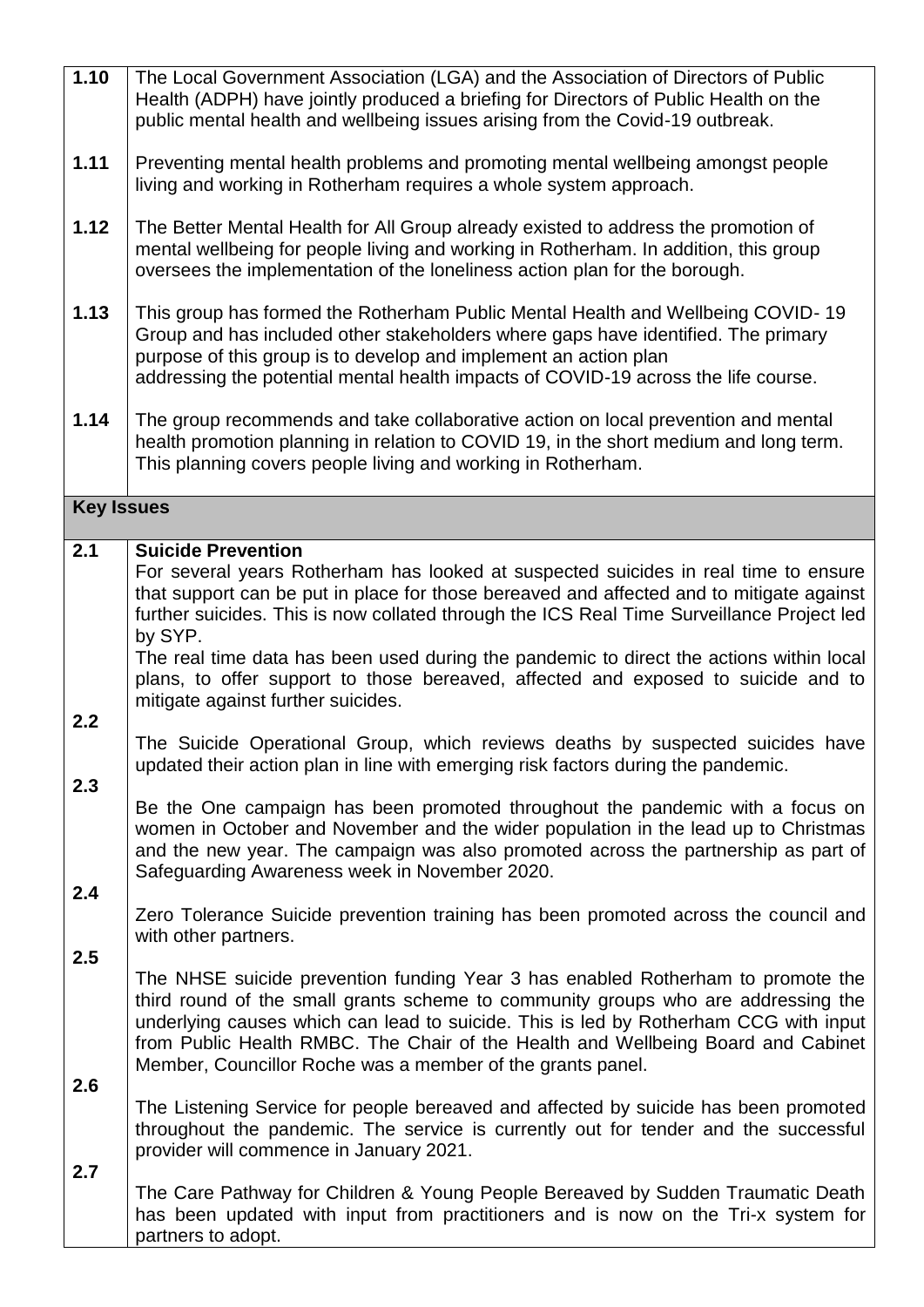| 2.8  | The pandemic has disrupted the programme of suicide prevention and self-harm training<br>which was planned. The challenge has been two-fold to deliver these courses in a way<br>which achieves the same learning outcomes whilst keeping participants safe. Courses<br>for suicide prevention are being piloted and subject to evaluation a role out of training<br>will be promoted in the spring.                                                                                                                                                                                                                                                                                                                                                                                                                 |  |  |
|------|----------------------------------------------------------------------------------------------------------------------------------------------------------------------------------------------------------------------------------------------------------------------------------------------------------------------------------------------------------------------------------------------------------------------------------------------------------------------------------------------------------------------------------------------------------------------------------------------------------------------------------------------------------------------------------------------------------------------------------------------------------------------------------------------------------------------|--|--|
| 2.9  | The Suicide Prevention Top Tips for Primary Care has been amended to include risk<br>factors and groups emerging because of the pandemic.                                                                                                                                                                                                                                                                                                                                                                                                                                                                                                                                                                                                                                                                            |  |  |
| 2.10 | Meetings have commenced with Survivors of Bereavement by Suicide (SOBS) to<br>advertise for volunteers to be trained to run a Rotherham peer support group.                                                                                                                                                                                                                                                                                                                                                                                                                                                                                                                                                                                                                                                          |  |  |
| 2.11 | <b>Public Mental Health and Wellbeing, including Five Ways to Wellbeing</b><br>Partners of the Public Mental Health and Wellbeing COVID 19 Group worked on an<br>action plan which is being implemented by partners. This includes work on cross cutting<br>themes like bereavement and loneliness.                                                                                                                                                                                                                                                                                                                                                                                                                                                                                                                  |  |  |
| 2.12 | A Rapid Mental Health Impact Assessment has been produced to inform decision<br>makers on how the pandemic might have impacted on the mental health and well-being<br>of local communities.                                                                                                                                                                                                                                                                                                                                                                                                                                                                                                                                                                                                                          |  |  |
| 2.13 | Public Health England recommended that local authorities capture the views of children<br>and young people to establish the state of their mental health and wellbeing during<br>lockdown. The Yorkshire & Humberside regional public health teams had reviewed a<br>series of surveys already undertaken and they felt the one produced by Hull was of high<br>quality and good practice. Rotherham Public Health worked with CYPS to adapt this<br>survey. This has been administered twice in Rotherham with 4,203 young people<br>completing the second survey. The results are given to individual schools for them to<br>develop their own actions in response to the findings. The SEMH Strategy Group and<br>the Public Mental Health and Wellbeing Group are looking at key areas of concern to<br>address. |  |  |
| 2.14 | RCCG's Rotherhive website has been promoted across all partners and information has<br>been sent to employers through the Be Well@Work project. Partners of the HWBB<br>contributed to the information on debt.                                                                                                                                                                                                                                                                                                                                                                                                                                                                                                                                                                                                      |  |  |
| 2.15 | Rotherham CCG and Public Health have been working together to look at promoting<br>mental health support to employers.                                                                                                                                                                                                                                                                                                                                                                                                                                                                                                                                                                                                                                                                                               |  |  |
| 2.16 | Be Well@ Work has promoted mental health resources to employers.                                                                                                                                                                                                                                                                                                                                                                                                                                                                                                                                                                                                                                                                                                                                                     |  |  |
| 2.17 | Public Health Leads have run a variety of workshops for employees within the council on<br>a variety of mental health issues, for example sleep management. These are promoted<br>to other employers.                                                                                                                                                                                                                                                                                                                                                                                                                                                                                                                                                                                                                |  |  |
| 2.18 | RMBC staff wellbeing toolkits have been shared with other partners.                                                                                                                                                                                                                                                                                                                                                                                                                                                                                                                                                                                                                                                                                                                                                  |  |  |
| 2.19 | RMBC has used the Five Ways to Wellbeing campaign messages to promote mental<br>wellbeing with staff during the summer and Autumn months.                                                                                                                                                                                                                                                                                                                                                                                                                                                                                                                                                                                                                                                                            |  |  |
| 2.20 | The Creative Recovery Programme has used the Five Ways to Wellbeing themes to<br>promote activities each month.                                                                                                                                                                                                                                                                                                                                                                                                                                                                                                                                                                                                                                                                                                      |  |  |
| 2.21 | The SY Listening service for those bereaved during the pandemic has was piloted in<br>May and June, then extended until December. This was promoted by all HWBB partners                                                                                                                                                                                                                                                                                                                                                                                                                                                                                                                                                                                                                                             |  |  |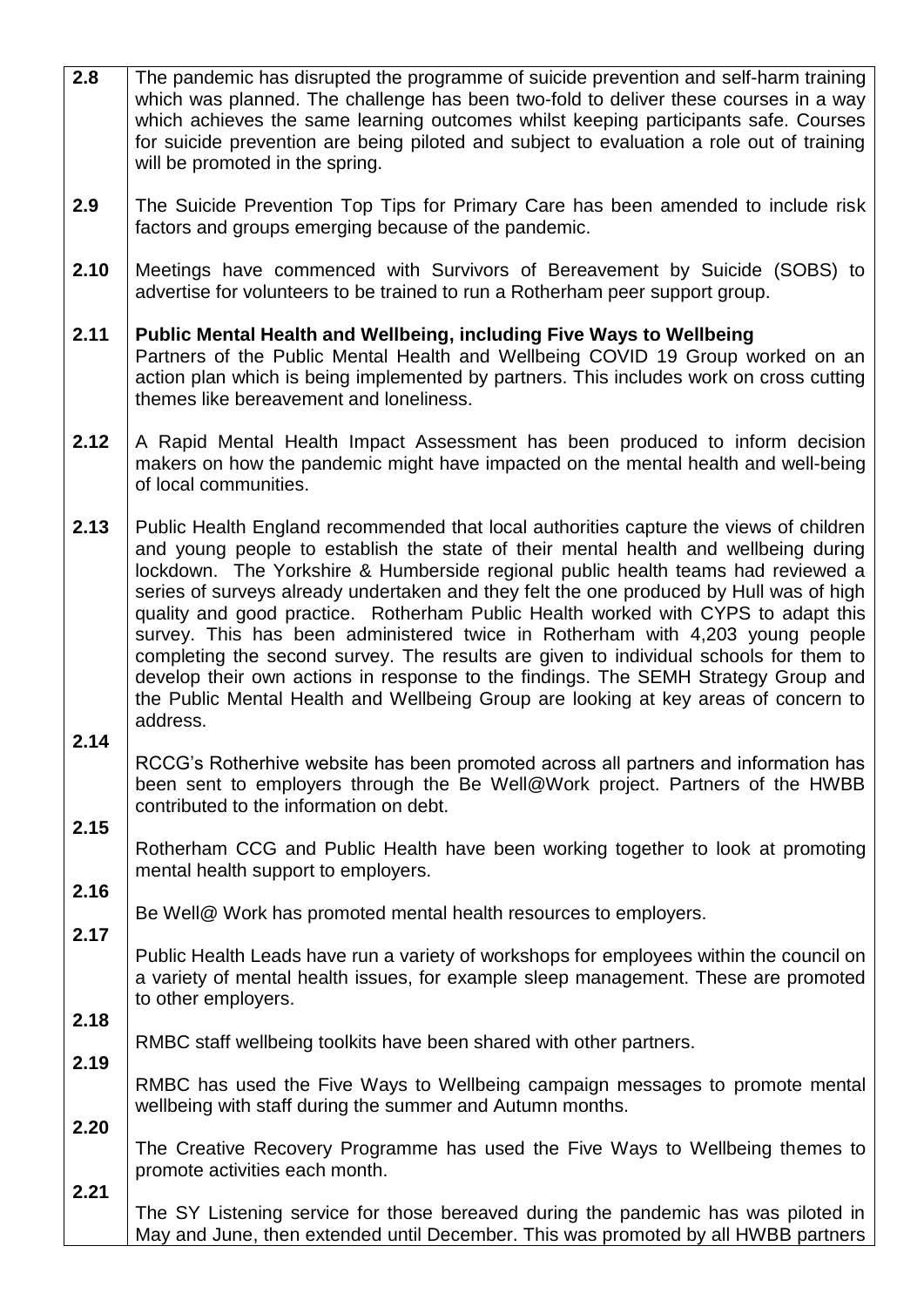| 2.22<br>2.23 | with Rotherham seeing the second largest number of referrals into this service. A<br>decision was made across SY to continue to fund this service and it went out to tender in<br>December and the successful provider will commence in January.<br>RCCG chaired a multiagency task and finish group which looked at mapping<br>bereavement provision, locally and nationally. This information is now promoted on<br>Rotherhive.<br>Partners of this group worked on simple key messages for all staff on bereavement. This<br>communication has now been promoted across HWBB and Place partners. |  |  |
|--------------|-----------------------------------------------------------------------------------------------------------------------------------------------------------------------------------------------------------------------------------------------------------------------------------------------------------------------------------------------------------------------------------------------------------------------------------------------------------------------------------------------------------------------------------------------------------------------------------------------------|--|--|
|              | <b>Key Actions and Relevant Timelines</b>                                                                                                                                                                                                                                                                                                                                                                                                                                                                                                                                                           |  |  |
| 3.1<br>3.2   | Following a successful symposium in June 2019 with partners of the Health and<br>Wellbeing Board, a further event is planned as a self-assessment of the Rotherham<br>Suicide Prevention and Self Harm Action Plan. Following the symposium, the action plan<br>will be amended and will go to the Health and Wellbeing Board for their approval. (April<br>2021)                                                                                                                                                                                                                                   |  |  |
| 3.3          | Delivery of the NHSE Year 3 suicide prevention funded activity. (March 2021)                                                                                                                                                                                                                                                                                                                                                                                                                                                                                                                        |  |  |
| 3.4          | Delivery of suicide prevention training across the partnership, targeting different levels of<br>training. (from March 2021)                                                                                                                                                                                                                                                                                                                                                                                                                                                                        |  |  |
|              | Relaunch of the Self Harm Train the Trainer project. (March 2021).                                                                                                                                                                                                                                                                                                                                                                                                                                                                                                                                  |  |  |
| 3.5          | Promotion of the listening service for those bereaved and affected by suicide and the<br>service for those bereaved during the pandemic. (from January 2021)                                                                                                                                                                                                                                                                                                                                                                                                                                        |  |  |
| 3.6          | Communication and Engagement plan delivered for Five Ways to Wellbeing and Be the<br>One. (ongoing)                                                                                                                                                                                                                                                                                                                                                                                                                                                                                                 |  |  |
| 3.7          | Launch of the Resilience Toolkits as part of the Creative Recovery Programme. (April<br>20210                                                                                                                                                                                                                                                                                                                                                                                                                                                                                                       |  |  |
|              | <b>Implications for Health Inequalities</b>                                                                                                                                                                                                                                                                                                                                                                                                                                                                                                                                                         |  |  |
| 4.1          | The Rapid Mental Health Impact Assessment (HIA) has examined the impact of the<br>pandemic on the mental health and wellbeing of the whole of the population. However it<br>has highlighted at risk and vulnerable groups, this evidence will be used to inform the<br>Public Mental Health and Wellbeing action plan. This HIA can be added to as new<br>evidence and data emerges.                                                                                                                                                                                                                |  |  |
| 4.2          | The real time data on suspected suicides produces demographic information which<br>allows actions to be targeted at vulnerable and at-risk groups, specific geographic<br>locations and communities of interest.                                                                                                                                                                                                                                                                                                                                                                                    |  |  |
| 4.3          | The work on the resilience toolkits will look to work with a wide range of groups to<br>ensure that the end product is accessible to all.                                                                                                                                                                                                                                                                                                                                                                                                                                                           |  |  |
| 4.4          | People with lived experience were invited to be part of the tender process for both<br>listening services and they will continue to work with PH Leads and RCCG<br>Commissioning to monitor these services.                                                                                                                                                                                                                                                                                                                                                                                         |  |  |